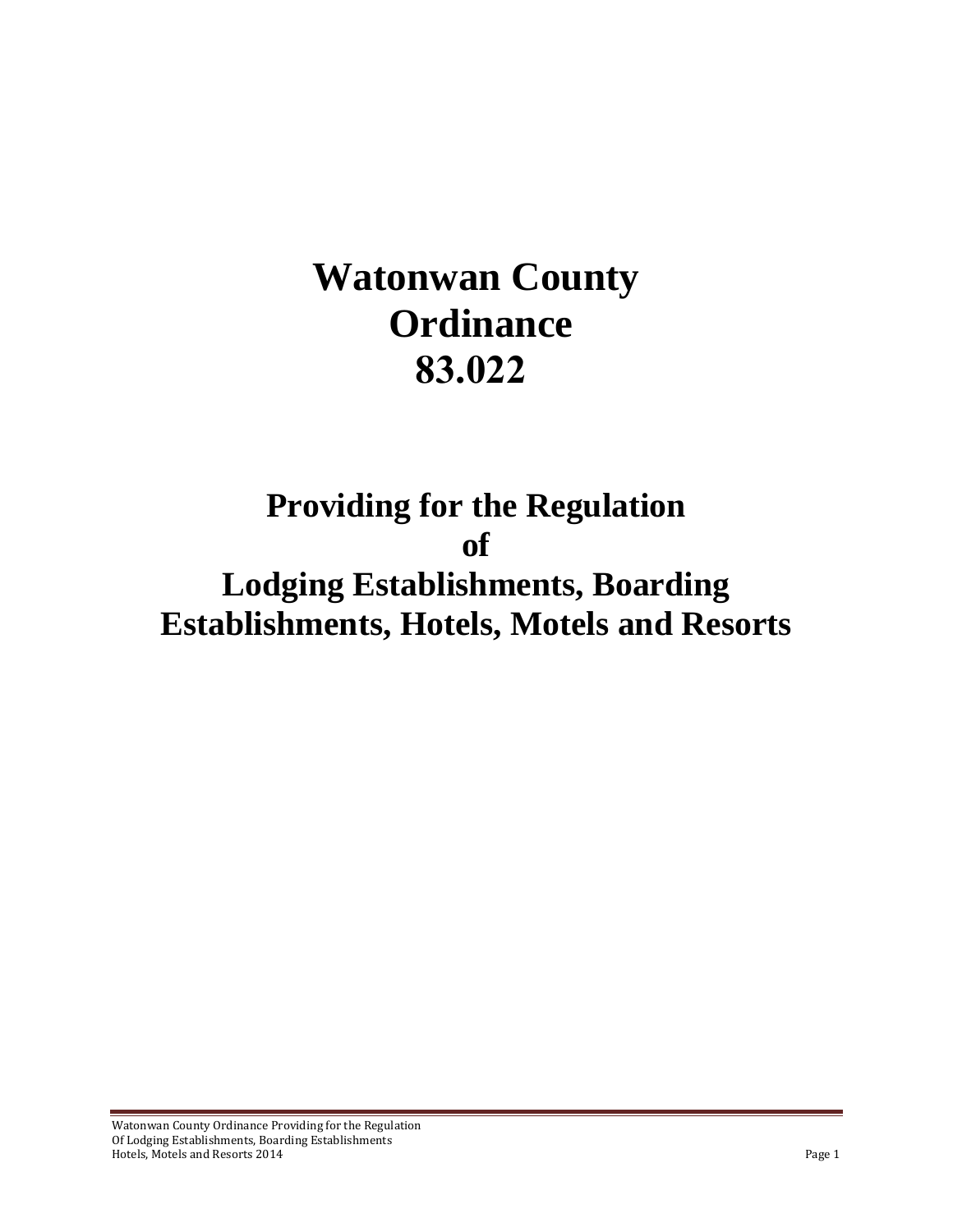#### **TABLE OF CONTENTS**

| <b>SECTION 1</b>            | Purpose                             |
|-----------------------------|-------------------------------------|
| <b>SECTION 2</b>            | Scope                               |
| <b>SECTION 3</b>            | Administration                      |
| <b>SECTION 4</b>            | Definitions                         |
| <b>SECTION 5</b>            | Licensure                           |
| <b>SECTION 6</b>            | <b>Inspection and Correction</b>    |
| <b>SECTION 7</b>            | <b>Emergency Orders</b>             |
| <b>SECTION 8</b>            | Notice of Suspension                |
| <b>SECTION 9</b>            | <b>Appeals Procedure</b>            |
| <b>SECTION 10</b>           | <b>Review of Construction Plans</b> |
| <b>SECTION 11</b>           | Severability                        |
| <b>SECTION 12</b>           | Penalties                           |
| <b>SECTION 13 Variances</b> |                                     |
|                             | <b>SECTION 14</b> Effective Date    |

Statutes and Rules referenced in this Ordinance can be accessed to read or download at this website: https://www.revisor.mn.gov/pubs/

BE IT AND IT IS HEREBY RESOLVED by the Watonwan County Board of Commissioners, State of Minnesota, under authority provided in Minnesota Statutes, Chapters 145A, 157, and 375 that:

An Ordinance providing for the inspection and licensing of hotels, motels, lodging establishments, and resorts; regulating their design, construction, operation, and maintenance, and providing for the administration and enforcement thereof; be and herby is established as follows: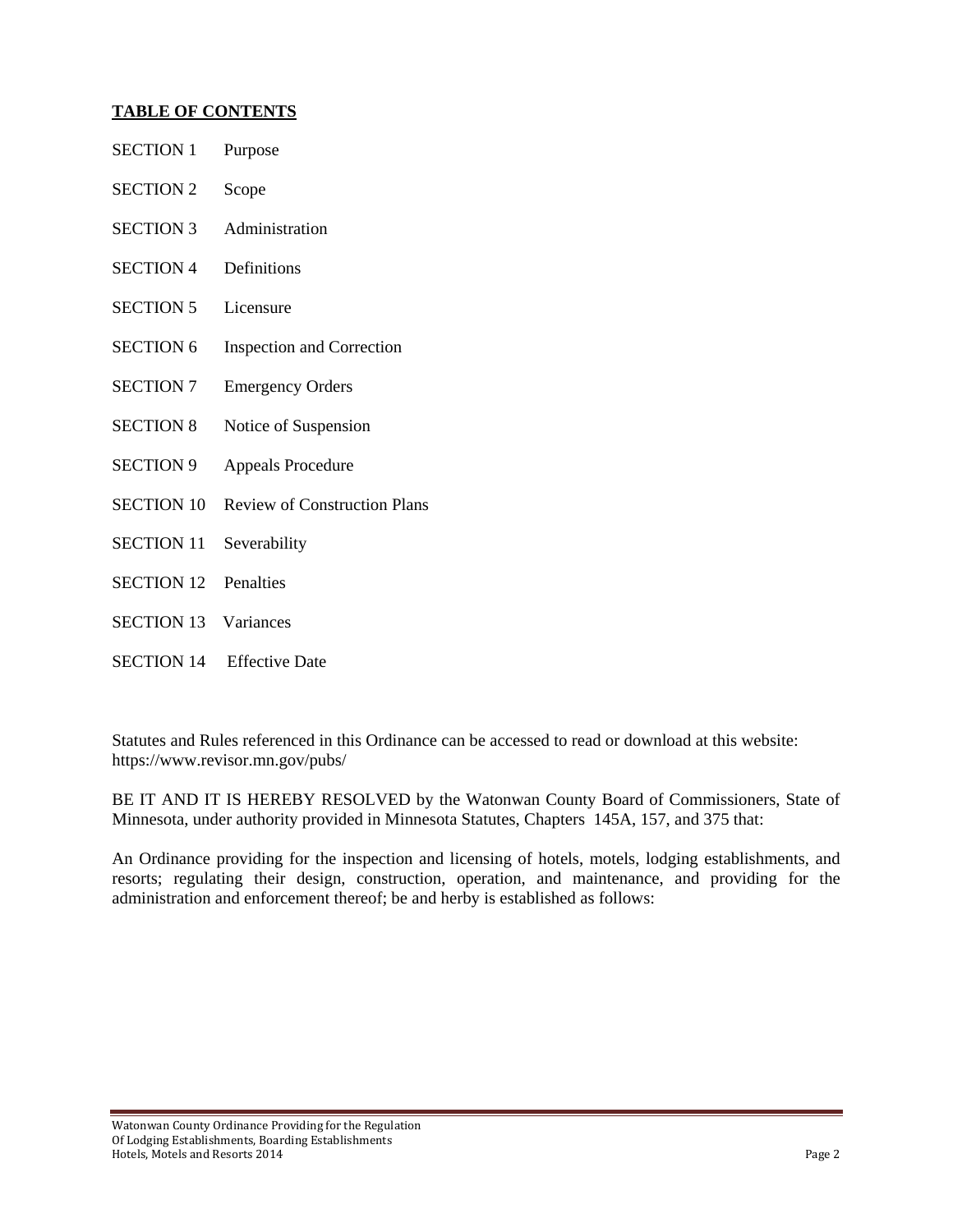#### **Section 1: Purpose and Authority**

1.1 The purpose of this Ordinance is to establish standards for all lodging establishment, boarding establishment, hotel, motel and resorts and to protect the health, safety, and general welfare of the people of Watonwan County, pursuant to the powers granted under Minnesota Statutes, Chapters 145A, 157, and 375, including the following general objectives:

 a. To provide a minimum standard for the design, construction, operation, and maintenance of lodging establishment, boarding establishment, hotel, motel and resorts;

 b. To correct and prevent conditions that may adversely affect persons utilizing lodging establishments; and

c. To meet consumer expectations for the quality and safety of lodging establishment, boarding establishment, hotel, motel and resorts.

- 1.2 This Ordinance establishes the minimum standards, as defined in Minnesota Statutes, Sections 327.10 to 327.13; Minnesota Rules, Parts 4625.0100 to 4625.2200; and this Ordinance; for the design, construction, operation and maintenance of lodging establishment, boarding establishment, hotel, motel and resorts located in Watonwan County, so that health and safety hazards are minimized. Whenever, and if, this Ordinance conflicts with other applicable laws, regulations and ordinances, the most restrictive shall prevail.
- 1.3 Minnesota Statutes, Chapter 327 and Minnesota Rules, Chapter 4625, in effect on the effective date of this Ordinance, and all future revisions thereof, are hereby adopted by reference and made part of this Ordinance.

#### **Section 2: Scope**

This Ordinance shall be applicable to all lodging establishment, boarding establishment, hotel, motel and resorts defined in Minnesota Statutes, Chapter 157.15; Minnesota Rules Chapter 4625.0100; and this Ordinance which are located in Watonwan County, Minnesota.

#### **Section 3: Administration**

This Ordinance shall be administered by the Brown-Nicollet Environmental Health Department, hereinafter referred to as the "Regulatory Authority."

#### **Section 4: Definitions**

Words, phrases and terms used in this Ordinance shall be given the same meaning as those set forth in Minnesota Statutes, Section 157.15; Minnesota Rules, Part 4625.0100; and this Ordinance. The following definitions shall apply in the interpretation and the enforcement of this Ordinance:

- 4.1 **Appeals Board** shall consist of the Chairperson and Vice Chairperson of the Brown-Nicollet Community Health Board or their designated appointees, and the Environmental Health Director or a designated agent.
- 4.2 **Approved** shall mean acceptable to the Regulatory Authority following its determination as to conformity with departmental standards and established public health practices.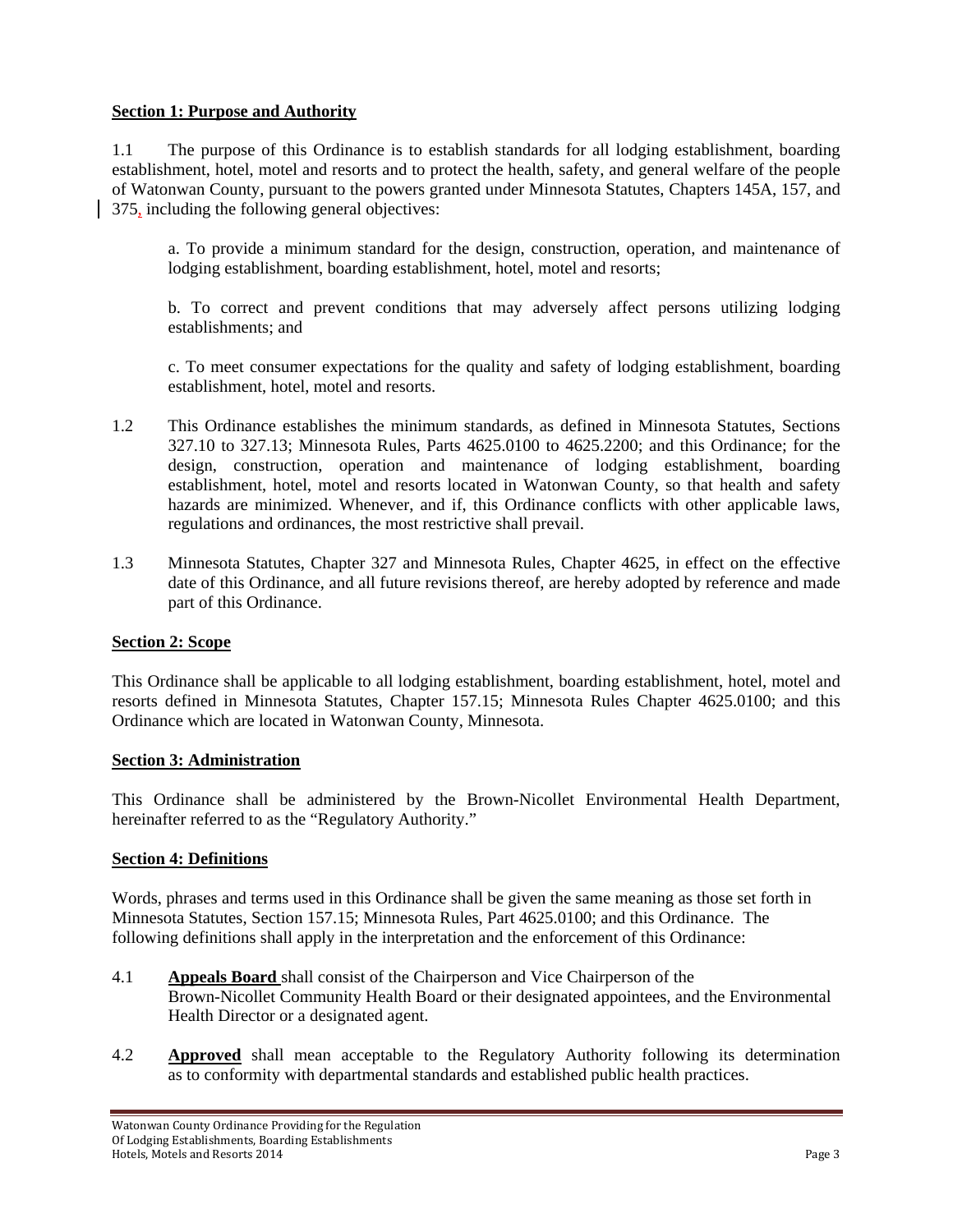- 4.3 **Bed and Breakfast** shall mean an owner occupied establishment which offers lodging and breakfast, without a limitation on the number of rooms offered. If breakfast is offered to more than (ten) 10 persons, a commercial kitchen is required.
- 4.4 **Board** shall mean the Watonwan County Board acting under the provisions of Minnesota Statutes, Section 145A, as the Board of Health.
- 4.5 **Boarding Establishment** shall mean a food and beverage establishment where food or beverages, or both are furnished to five (5) or more regular boarders, whether with or without sleeping accommodations, for periods of one (1) week or more.
- 4.6 **Clean** shall mean free from insects, vermin, and debris; and free from physical, chemical and microbial substances discernible by ordinary sight or touch, by ultraviolet light, or by artificial light; absence of dirt, grease, rubbish, garbage and other offensive, unsightly, or extraneous matter.
- 4.7 **Commissioner of Health** shall mean the Minnesota Commissioner of Health.
- 4.8 **County** shall mean Watonwan County.
- 4.9 **Environmental Health Department** shall mean the Brown-Nicollet Community Health Board and its environmental health staff
- 4.10 **Environmental Health Director** shall mean the Brown-Nicollet Community Health Board's Environmental Health Director and any related staff acting under the Board's authority.
- 4.11 **High Risk Establishment** shall mean any hotel, motel, lodging establishment, boarding establishment, or resort that has a public swimming pool, as provided for in the Watonwan County Regulation of Public Swimming Pools Ordinance, or draws its drinking water from a surface water supply.
- 4.12 **Hotel or Motel** shall mean a building or structure, enclosure, or any part thereof used as, maintained as, advertised as, or held out to be a place where sleeping accommodations are furnished to the public and furnishing accommodations for periods of less than one (1) week.
- 4.13 **Imminent Health Hazard** shall mean a significant threat or danger to health that exists when there is evidence to show that a product, practice, circumstance, or event creates a situation or condition that requires immediate correction or cessation of operation.
- 4.14 **Licensee** shall mean the person who has been given the authority by the issuance of a license by the County to establish, operate, manage, and/or maintain a facility or activity regulated by Ordinances or as otherwise designated in the County Ordinance.
- 4.15 **Lodging Establishment** shall mean a building, structure, enclosure, or any part thereof used as, maintained as, advertised as, or held out to be a place where sleeping accommodations are furnished to the public as regular roomers, for periods of one (1) week or more, and having five (5) or more beds to let to the public.
- 4.16 **Low risk Establishment** shall mean any lodging establishment, boarding establishment, hotel, motel, or resort that is not a high risk or medium risk establishment.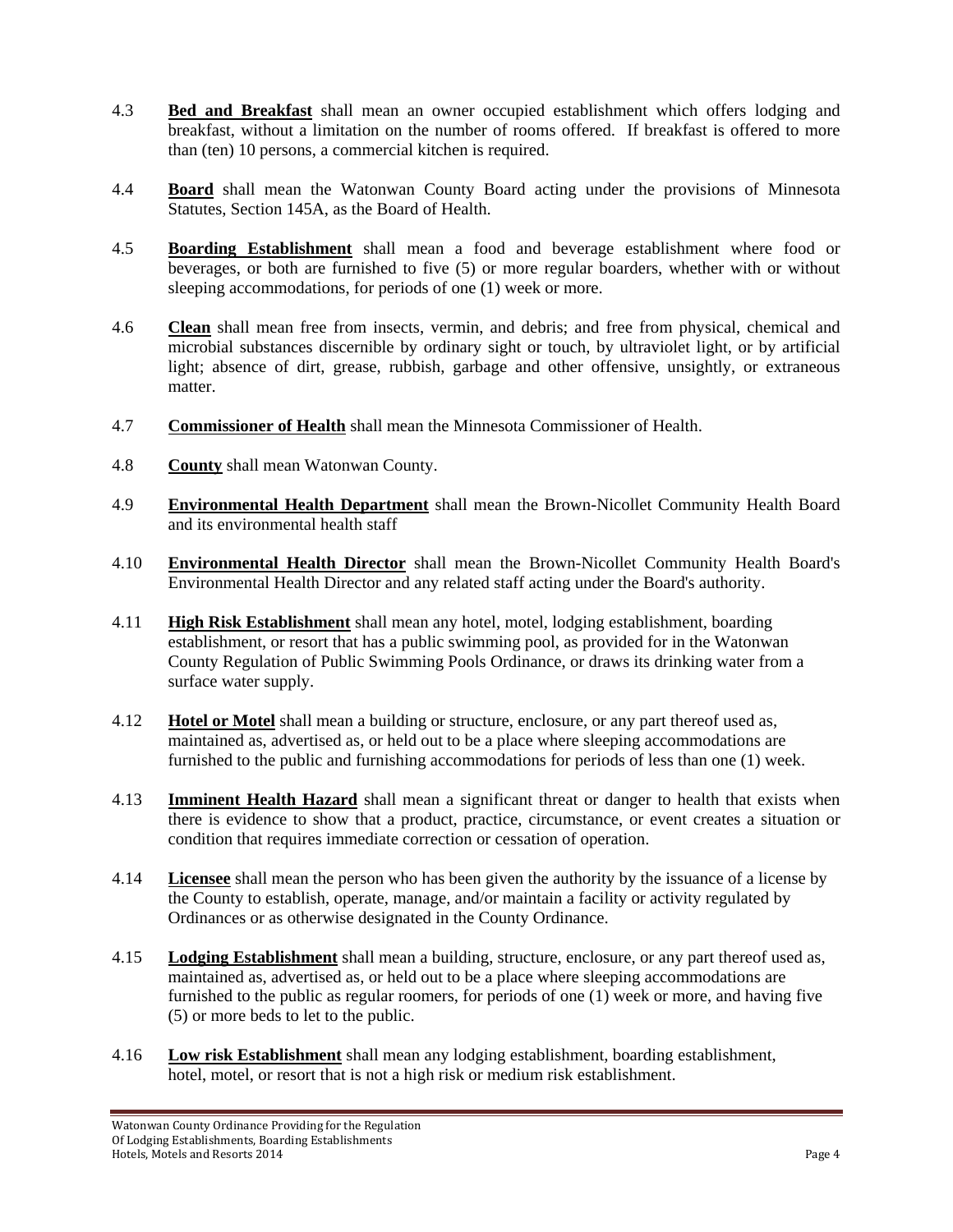- 4.17 **Medium Risk Establishment** shall mean any lodging establishment, boarding establishment, hotel, motel, or resort that has twenty-five (25) or more units.
- 4.18 **Person** shall mean an individual, firm, corporation, partnership, association, or other entity including the United States government, any interstate body, the state, and any agency, department, or political subdivision of the state.
- 4.19 **Regulatory Authority** shall mean the Brown-Nicollet Environmental Health Department, its Director or other designated agent.
- 4.20 **Remodeling** shall mean an addition or change to the physical facility or an equipment installation that results from changes in the services offered to the public. Remodeling does not include redecorating or cosmetic refurbishing.
- 4.21 **Resort** shall mean a building, structure, enclosure, or any part thereof located on, or on property neighboring, any lake, stream, skiing or hunting area, or any recreational area for purposes of providing convenient access thereto, kept, used, maintained, or advertised as, or held out to the public to be a place where sleeping accommodations are furnished to the public, and primarily to those seeking recreation for periods of one (1) day, one (1) week, or longer, and having for rent five (5) or more cottages, rooms or enclosures.
- 4.22 **Seasonal** shall mean on operation which is closed five (5) or more consecutive months of the year.
- 4.23 **Variance** shall mean any modification or variation to the requirements of this Ordinance where it is determined that, by reason of exceptional circumstances, the strict enforcement of this Ordinance would cause unnecessary hardship.

# **Section 5: Licensure**

- 5.1. It shall be unlawful for any person to operate a hotel, motel, lodging establishment, boarding establishment, resort, or similar facility within Watonwan County who does not possess a valid license issued by the Environmental Health Department as required by this regulation. Only a person whose establishment complies with the requirements of this Ordinance, shall be entitled to receive and retain such a license. Licenses shall not be transferable from person or place.
- 5.2 The license shall be maintained and shall be conspicuously displayed at all times.
- 5.3 Any person desiring to operate a hotel, motel, lodging establishment, boarding establishment, resort, or similar facility shall make written application for a license on forms provided by the Environmental Health Department. Such application shall include: the applicant's full name and address; whether such applicant is an individual, firm, partnership or corporation; the location and type of proposed lodging establishment, boarding establishment, hotel, motel and resort; as well as the signature of the applicant(s); along with all State of Minnesota required information. If a partnership; the names of the partners, together with their addresses shall be included. Each application for a license, together with the appropriate license fee as described herein, shall be submitted to the Environmental Health Department not later than December 31, each year, following expiration of the previous year's license or transfer of ownership. In the case of a new business, the application for a license and fee shall be submitted ten (10) days prior to the opening date of such a business. Any person who operates a lodging establishment, boarding establishment, hotel, motel and resort without submitting a license application and appropriate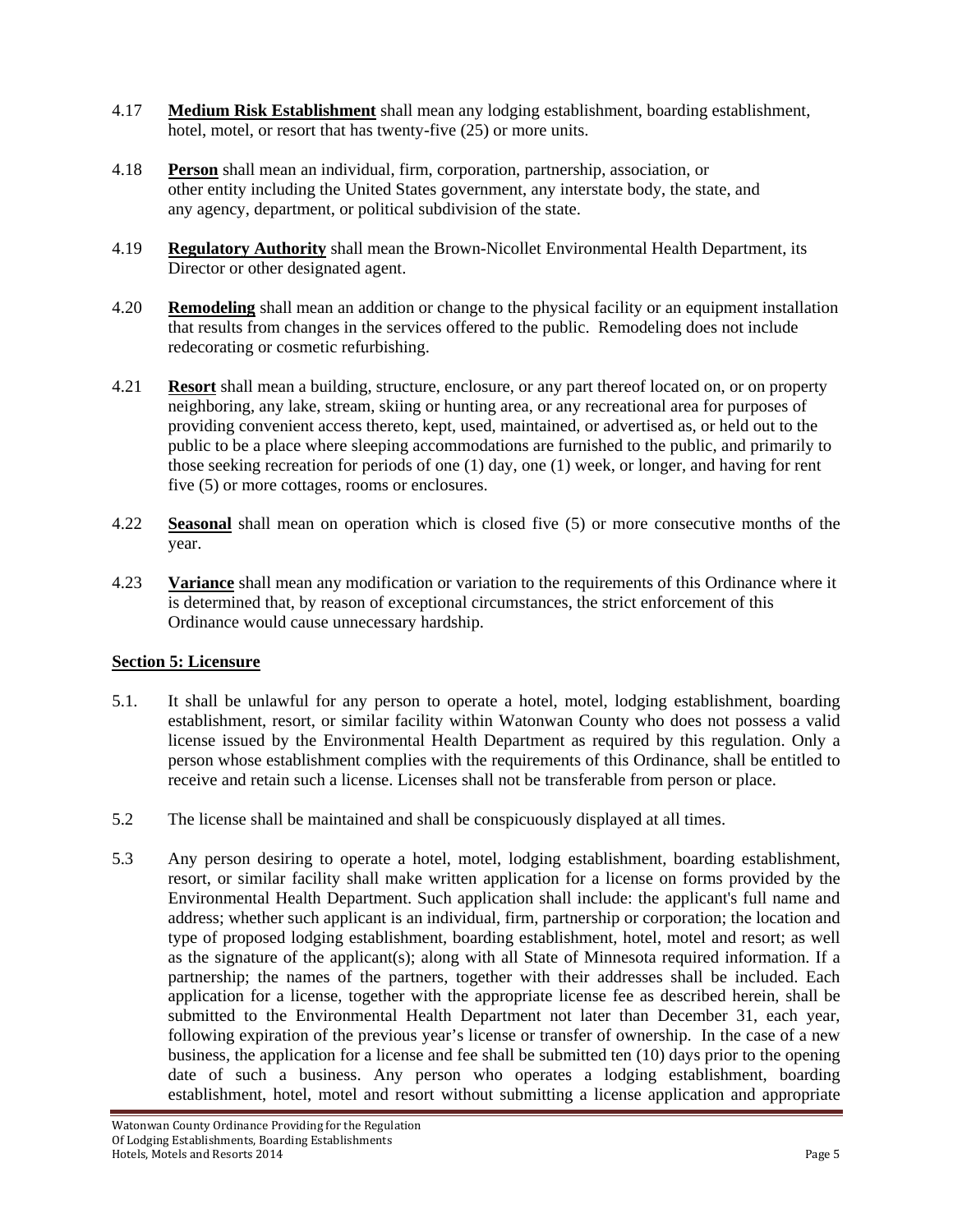fees shall be deemed to have violated this Ordinance and shall be subject to prosecution as provided for in this Ordinance. Licenses shall be renewed on an annual basis.

5.4 Any hotel, motel, lodging establishment, boarding establishment, resort, or similar facility shall pay an annual license fee based on the number of sleeping rooms at a per-room rate specified by the Board. Such rates may be changed by the Board as it shall deem appropriate. A penalty fee at a rate specified by the Board shall be added to the amount of the license fee and paid by the proprietor if the annual license fee has not reached the Environmental Health Department by the dates specified in Section 5.3 of this Ordinance. When opening after October 1, and before January 1, a new business or new operator is only required to pay one-half  $(\frac{1}{2})$  of the normal annual fee.

#### **Section 6: Inspection and Correction**

- 6.1 The Regulatory Authority shall inspect licensed establishments as defined in this Ordinance as frequently as necessary to ensure compliance with this Ordinance, but not less often than the minimum frequency established by Minnesota Statutes, Section 157.20.
- 6.2 The person operating a hotel, motel, lodging establishment, boarding establishment, or resort shall, upon request of the Environmental Health Department and after proper identification, permit access to all parts of the establishment at any reasonable time for purpose of inspection and shall exhibit and allow copying of any records necessary to ascertain compliance with this regulation.
- 6.3 Whenever an inspection and review of the hotel, motel, lodging establishment, boarding establishment, or resort is made, the findings shall be recorded on an inspection/review form. Correction orders shall be recorded, with one (1) copy of the correction orders furnished to the person in charge of the establishment. The completed inspection report form is a public document that shall be made available for public disclosure to any person who requests it, except when report forms are part of on-going investigations or pending litigations.
- 6.4 The inspection report form shall specify a specific, appropriate, and reasonable period of time for correction of the violations. Correction of the violations shall be accomplished within the period specified. Failure to make corrections within the time period specified shall result in one (1) or more of the following enforcement actions, established in policy, being taken by the Environmental Health Department:

a. Re-inspection of the establishment, and required payment of a re-inspection fee, as set by the Board. Failure to pay the re-inspection fee within thirty (30) days of notification will result in an additional late payment fee.

b. In-Office Hearing to discuss violations, correction orders, and other compliance requirements. Location, time, and participants shall be determined by the Brown-Nicollet Environmental Health staff. An In-Office Hearing Fee shall be set by the Board. Failure to pay the In-Office Hearing Fee within thirty (30) days of notification will result in an additional late payment fee.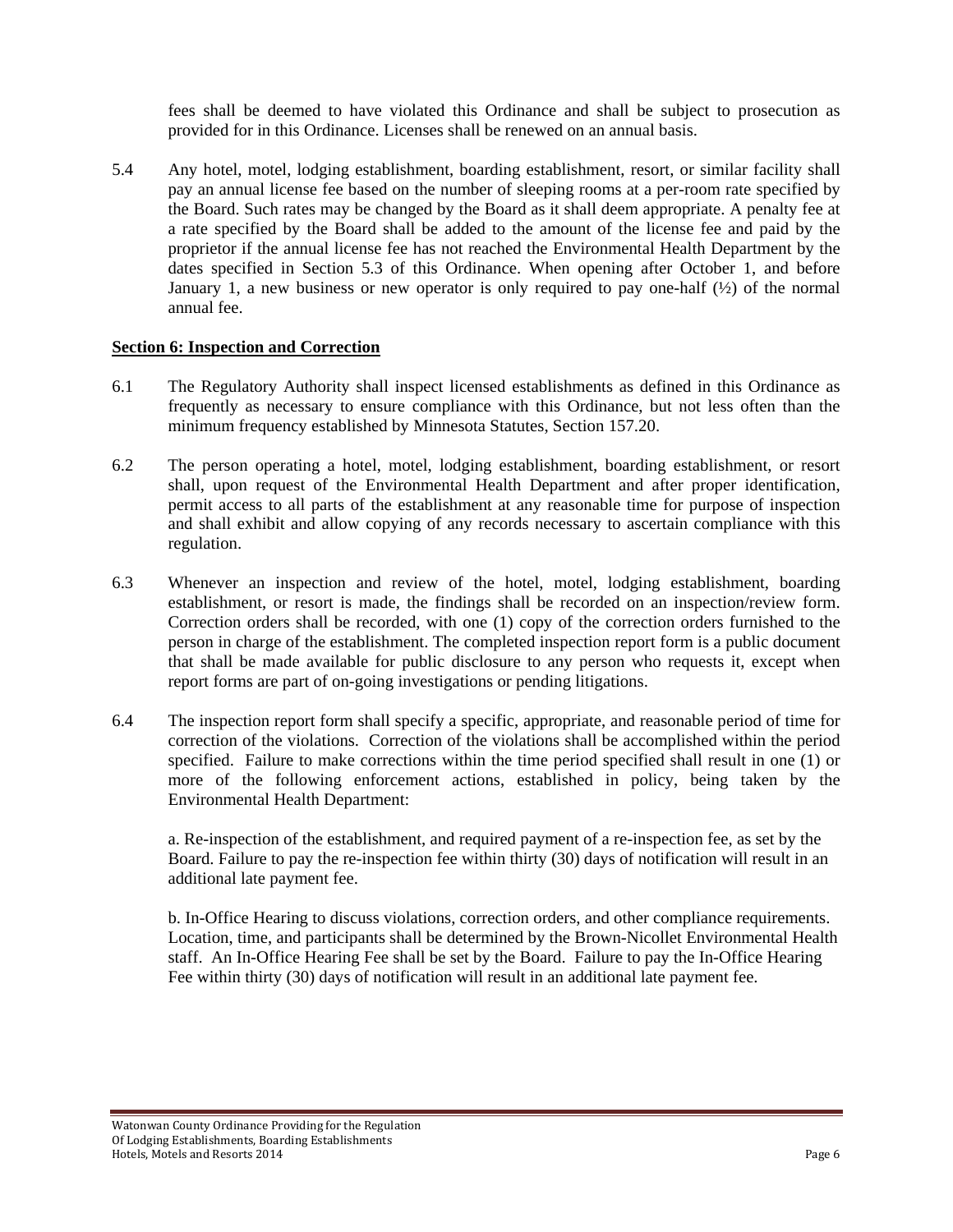# **Section 7: Emergency Orders**

- 7.1 Whenever the Regulatory Authority finds that an emergency exists which requires immediate action to protect the public health, it may, without notice or hearing, issue an order reciting the existence of such an emergency and require that such action be taken as the Regulatory Authority deems necessary to meet the emergency. Notwithstanding the other provisions of this regulation, such order shall be effective immediately.
- 7.2 Any person to whom such order is directed shall comply therewith immediately, but upon petition to the Regulatory Authority shall be afforded a hearing in the manner prescribed in Section 9 of this Ordinance. After such hearing, the Appeals Board shall continue such order in effect, modify it, or revoke it.

#### **Section 8: Notice of Suspension**

- 8.1 Whenever, upon inspection of any hotel, motel, lodging establishment, boarding establishment, or resort; the Regulatory Authority finds that conditions or practices exist that are in violation of any provision of this Ordinance, the Environmental Health Department shall give notice in writing to the operator of such business that unless such conditions or practices are corrected within a reasonable period to be determined by the Regulatory Authority, the operator's license will be suspended. At the end of such period, the Regulatory Authority shall re-inspect such hotel, motel, lodging establishment, boarding establishment, or resort, and if it finds that such conditions or practices have not been corrected, it shall give notice in writing to the operator that the latter's license has been suspended. Upon receipt of notice of suspension of the license, such operator shall immediately cease operation and no person shall occupy for sleeping purposes any unit therein except the owner's quarters when existing in the same building.
- 8.2 Nothing in this section shall be construed to prevent the Regulatory Authority from suspending or revoking a license only as to such portion of the premises that do not comply with the provisions of this regulation and permitting the continued operation of the remaining portions of such premises which do comply.
- 8.3 Any person whose license to operate a hotel, motel, lodging establishment, boarding establishment, or resort has been suspended, or who has received notice from the Environmental Health Department that his/her license is to be suspended unless existing conditions or practices be corrected, may request and shall be granted a hearing on the matter before the Appeals Board and the procedure provided by Section 9 of this Ordinance; provided that if no petition for such hearing is filed within ten (10) business days following the day on which such license was suspended, such licenses shall be deemed to have been revoked.

# **SECTION 9: Appeals Procedure**

Appeals shall be heard by the Appeals Board.

9.1 Request for Hearing. Any person affected by a notice of embargo, suspension, or revocation shall be granted a hearing on the matter before the Appeals Board upon filing in the office of the Environmental Health Director, a written petition requesting such a hearing and setting forth a brief statement on the grounds therefore. Said petition shall be filed within ten (10) business days after the notice was served.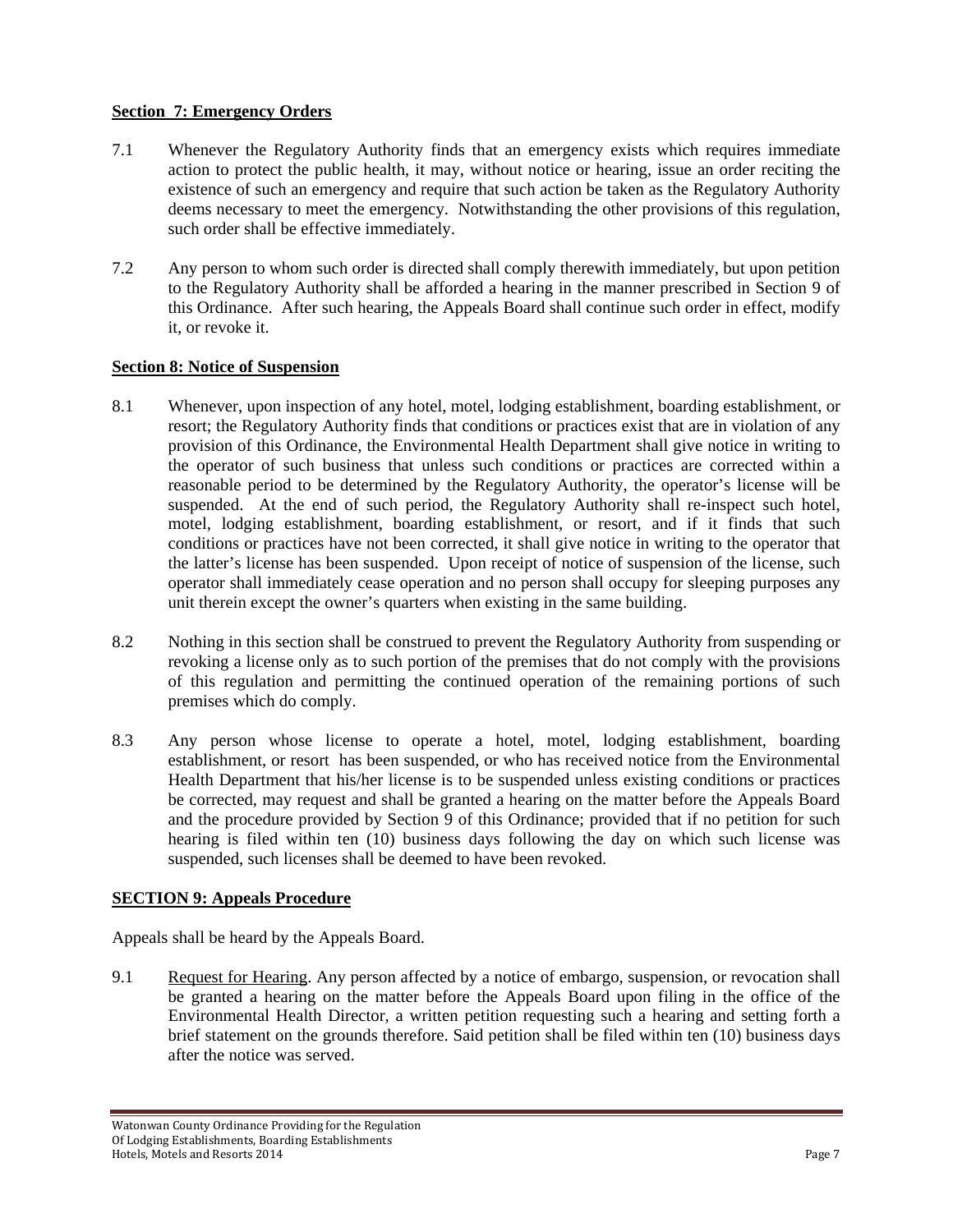- 9.2 Date of Hearing. The hearing requested shall be held not more than ten (10) business days after the date on which the petition was filed. The Chairperson of the Appeals Board may postpone the date of the hearing for a reasonable time beyond such ten (10) business day period, if in the Chairperson's judgment a good and sufficient reason exists for such postponement.
- 9.3 Notice of Hearing. The Environmental Health Director shall cause five (5) business days written notice of the hearing to be given to the petitioner(s) by personal service or by mailing said notice to the petitioner(s)'s last known address.
- 9.4 Proceedings. At such hearing the petitioner(s), their agent, or attorney shall be given an opportunity to be heard and to show cause why the notice of embargo, suspension, or revocation issued by the Environmental Health Director should be modified or withdrawn. The Environmental Health Director shall present a detailed written statement of their findings and recommendation(s) to the Appeals Board at the time of the hearing.
- 9.5 Decisions of the Appeals Board. The Appeals Board, within three (3) business days after such hearing, shall sustain, modify, or withdraw the notice of embargo, suspension, or revocation depending upon its findings. A copy of the decision of the Appeals Board shall be served by mail to the petitioner(s). Any person aggrieved by the decision of the Appeals Board may seek relief in any court of competent jurisdiction as provided by the laws of the State of Minnesota.
- 9.6 Record of Proceedings. The proceedings of each hearing held before the Appeals Board pursuant to petition, including the findings and the recommendation(s) of the Environmental Health Director shall be recorded and reduced to writing and entered as a public record in the office of the Environmental Health Director. Such record shall include a copy of every notice, order, or writing issued in connection with the matter.
- 9.7 Notices Not Appealed. Any notice served pursuant to the provisions of this Ordinance shall automatically become final if a written petition for a hearing is not filed with the Environmental Health Department within ten (10) business days after the notice is served.

# **Section 10: Review of Construction Plans**

- 10.1 Whenever a hotel, motel, lodging establishment, boarding establishment, or resort is constructed or extensively remodeled; properly prepared plans and specifications for such construction, remodeling, or conversion shall be submitted to the Regulatory Authority for review and approval before construction, remodeling, or conversion is begun. The plans and specifications shall indicate the proposed layout, arrangement, plumbing specifications, construction materials of work areas, and the type and model number of the proposed equipment for the facility. The plans and specifications shall be submitted in duplicate and drawn to scale, shall be legible and complete in details.
- 10.2 The Environmental Health Department shall approve the plans and specifications if they meet the requirements of these rules.
- 10.3 The facility shall be constructed and finished in conformance with the approved plans.
- 10.4 The Environmental Health Department shall inspect every lodging establishment, boarding establishment, hotel, motel and resort prior to the start of operation, to determine compliance with the approved plans and specifications.